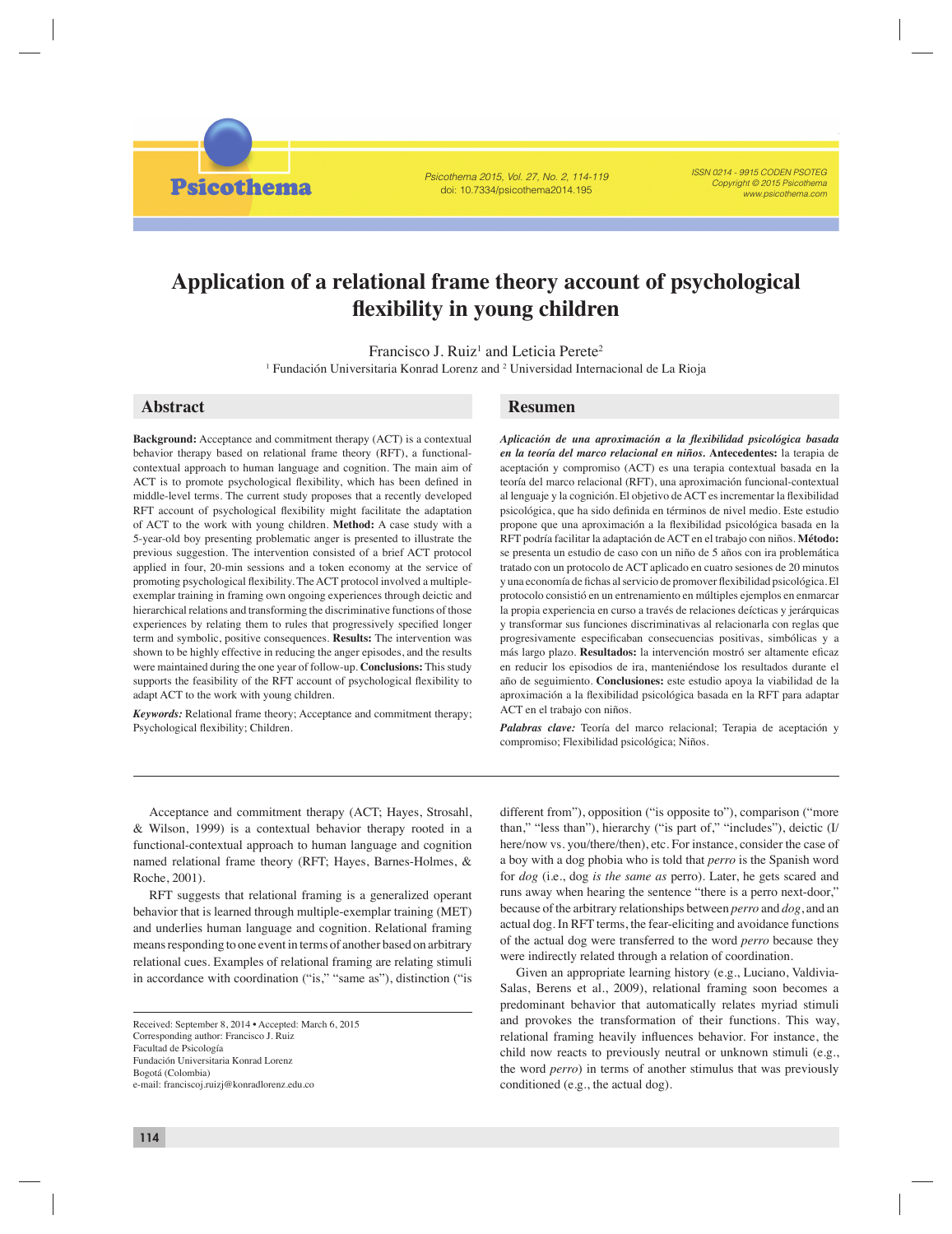Due to their new abilities in relational framing, children soon begin to understand and produce rules and self-rules, which will eventually, under appropriate circumstances, facilitate the emergence of a self-regulation repertoire (e.g., Luciano, Valdivia-Salas, Cabello, & Hernández, 2009) that is called psychological flexibility. For example, children could learn to discriminate their ongoing thoughts and feelings (e.g., the automatic fear reaction to the word *perro*), to cease their initial reaction to them (e.g., to run away), and behave under the control of what is most important for them. This way, children display more flexible behavior because they are not entirely under the control of their automatic feelings and thoughts.

Precisely, ACT attempts to produce behavior change by increasing psychological flexibility (PF). PF has shown to be an important factor involved in psychological health and behavioral effectiveness (Ruiz, 2010) and was initially defined according to six interrelated middle-level terms: acceptance, cognitive defusion, self-as-context, contact with the present moment, values, and committed action (Hayes, Strosahl, Bunting, Twohig, & Wilson, 2004). Middle-level terms are constructs that serve as shortcuts to apply behavioral principles and theories to complex situations (Vilardaga, Hayes, Levin, & Muto, 2009). This way, PF has been defined as the ability to be in contact with the private experiences that surface in the present moment without needing to avoid and/ or escape from them and to adjust one's behavior according to whatever the situation requires in order to pursue valued ends.

The former definition of PF was a useful step forward in the description and dissemination of ACT. However, influenced by recent research in deictic and hierarchical relational responding (e.g., Gil, Luciano, Ruiz, & Valdivia-Salas, 2012, 2014; McHugh & Stewart, 2012) and rule-governed behavior (e.g., Luciano, Valdivia-Salas, Cabello et al., 2009; Luciano et al., 2012; Plumb, Stewart, Dahl, & Lundgren, 2009), an account of PF based on behavioral principles has been developed during the past few years that strengthen the link between ACT and RFT (e.g., Luciano et al., 2011, 2012; Törneke, Luciano, Barnes-Holmes, & Bond, in press). According to this line of research, PF would consist of the generalized repertoire of framing one's own ongoing behavior, including thoughts and feelings, through deictic (I-HERE, BEHAVIOR-THERE) and hierarchical (I contain BEHAVIOR) relations, which reduces its discriminative functions and allows the derivation of augmental rules that specify abstract, delayed, probabilistic, and positively reinforcing consequences and behavior that is in accordance with them (Luciano et al., 2009, 2012; Törneke et al., in press). Firstly, deictic relations allow the individual to treat her ongoing behavior as something to be observed by symbolically situating it THERE while the individual is HERE. Secondly, the previous observation of one's own ongoing behavior can lead to differentiate between oneself and the behavior and to hierarchically frame it with the deictic "I" (I contain behavior, I am bigger than it, the behavior is only a part of me, etc.). Lastly, the latter relational framing typically provokes a reduction of the discriminative functions of the ongoing behavior, which can lead the individual to derive and behave according to appetitive augmental rules that specify abstract and positively reinforcing consequences (i.e., values) that hierarchically contain more concrete sources of reinforcement such as goals and tangible reinforcers (Luciano et al., 2012; Plumb et al., 2009).

To date, ACT has been successfully applied in multiple areas with adult participants (Ruiz, 2010) and it is beginning to be applied

with children and adolescents (Coyne, McHugh, & Martínez, 2011). However, to our best knowledge, no study has been published regarding the application of ACT with young children. In this study, we propose that the RFT account of PF might offer specific guidelines to adapt ACT with young children for several reasons. Firstly, the RFT account defines the relational repertoires necessary to shape PF (i.e., deictic and hierarchical relational responding, rule-following in accordance with comparative, deictic, and causality relations, etc.). In this sense, assessment tests of these relational repertoires could be developed to evaluate whether a child is prepared to receive an ACT intervention and, if this is not the case, to implement training protocols in the specific types of relational framing that are absent (e.g., Luciano, Valdivia-Salas, Berens et al., 2009). Secondly, the RFT definition of PF provides guidelines to design defusion and self-based exercises that can be applied to young children because of the specification of the main verbal processes involved in them (i.e., framing ongoing behavior through deictic and hierarchical relations). Lastly, values work with young children would involve progressively promoting behavior towards longer term, probabilistic, and abstract consequences that are meaningful because they hierarchically contain more concrete reinforcers for the children.

The current article presents a case study with a 5-year-old boy who presented problematic anger episodes, with the aim of illustrating how ACT can be adapted to work with young children according to the RFT account of PF.

### Method

# *Participant*

Samuel, a five-year and one month old boy, was the participant of this case study. He lived with his parents and two-year-old brother. Samuel was at the appropriate stage of social development and grade level for his age, being enrolled in Preschool during the period of the study.

Samuel's parents were worried because he presented excessive anger at home, which was a problem when interacting with him because they were afraid of provoking his disproportionate reactions. They reported that most of his anger episodes appeared when things were not done the way he wanted. In fact, they tried to avoid Samuel's anger episodes by not bothering him (e.g., trying to do things the way Samuel liked before he could get angry, not scolding him when he misbehaved, etc.), but this strategy was not fully successful, and they considered that it was not the best way to handle the problem. Samuel also made annoying comments when feeling jealous. For instance, when his little brother got a new bedroom, he said: "Bah, that doesn't bother me because it will be old in two days and then, it will not be new." Also, when a schoolmate showed him his new tennis shoes, he said: "They are ugly, I don't like them," although he actually liked them very much. Lastly, when one of his parents' friends found a job, he said: "Bah, he will lose it."

Samuel complained about getting angry too frequently and that he was not able to stop doing that. After every episode, he used to promise not to do it again because "it is better to be happy than to be angry."

The second author is Samuel's mother. She was a last-year teaching student in an online university in which the first author was a professor. Because both authors lived in different and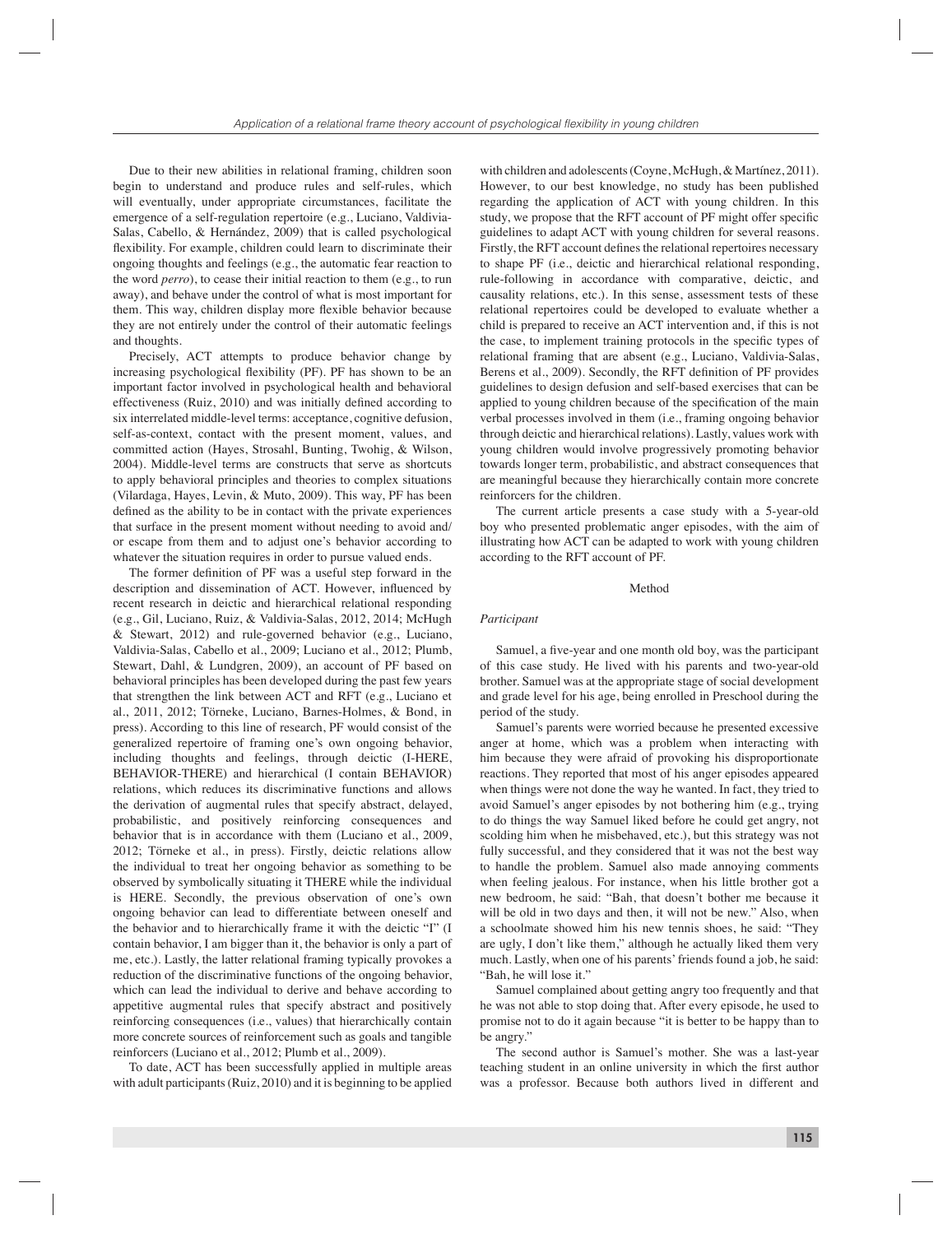distant cities, all assessment and intervention procedures were implemented by the second author at home under the online supervision of the first author.

# *Instruments*

*Assessment of anger episodes.* The second author was instructed to register all Samuel's anger episodes when he was with his parents throughout the study and to videotape some anger episodes that occurred during the baseline (e.g., at home, the mall, etc.). The register of Samuel's anger episodes included the following data: hour, antecedent stimuli, anger intensity, Samuel's actions during the episode, other peoples' actions, and episode duration (in minutes). Anger episodes were defined as persisting complaints, crying, and tantrums (e.g., yelling, throwing things, etc.). Anger intensity was assessed by the mother on a 1-10 scale, where 1 and 10 reflected, respectively, the smallest and biggest anger episode she had ever seen in Samuel.

After the two weeks of baseline, the register and videos were reviewed. When the child was angry, some interactions of his parents seemed to intensify the episode (e.g., when the child was about to calm himself, some new reprimands "stoked the fire"). It was hypothesized that anger episodes were partly maintained by the parents' attention (positive reinforcement) and by the escape from rage sensations by means of anger explosion (negative reinforcement).

*Assessment of the derived relational responding repertoire.*  During the two weeks of baseline, Samuel's mother was instructed to implement several exercises to evaluate his relational repertoire (see details in Luciano, Valdivia-Salas, Berens et al., 2009). The child seemed to be at least relatively competent in relational framing through coordination, opposition, distinction, comparison, and deictic relational cues. Abilities in relational framing through hierarchical relations, which were especially important for this study, were evaluated with exercises like the following one. Samuel's mother put eight animal toys on the floor, among them six horses, and asked: "Are there more horses or toys"? At the beginning, Samuel responded incorrectly to this type of exercise, indicating that there were more horses than animal toys. However, after providing explanations of the correct responses (e.g., the horses are part of the toys, so there are six horses and eight toys), Samuel began to answer correctly. Samuel's new abilities in hierarchical relational framing were considered sufficient to implement the intervention because the aim of introducing hierarchical cues in the defusion exercises was to promote Samuel's derivation that he "contained" and was "bigger" than his ongoing private experiences, which seems functionally equivalent to the abovementioned exercises.

# *Procedure*

A single case experimental design (A-B) was used with a oneyear follow-up. The intervention began after the two weeks of baseline and comprised two components that were implemented within three weeks: an ACT protocol based on the RFT definition of psychological flexibility (Luciano et al., 2012; Törneke et al., in press) and a token economy (Ayllon & Azrin, 1968), which was introduced to establish a motivational context for Samuel to stop displaying anger episodes.

*Psychological flexibility training.* The protocol consisted of four, 20-min sessions that commenced the first day of the intervention and were conducted approximately every three days so that the training was implemented within the ten initial days. The sessions were videotaped and supervised by the first author to ensure that they were conducted correctly.

A multiple-exemplar training was conducted in which Samuel was asked to: (a) relationally frame his ongoing experience through deictic relations (I-HERE, EXPERIENCE-THERE) by describing its form, painting it on a piece of paper, and noticing that the experience was THERE on the paper while he was HERE; (b) relationally frame the experience through hierarchical relations (I contain EXPERIENCE) by responding to several questions (e.g., Who is having that thought/ sensation? Who is painting it? Who is bigger: Samuel or the thought/ sensation? Who can do more things: the thought/feeling or Samuel?); and (c) transform the discriminative functions of the ongoing experiences by relating them to rules that progressively specified longer term and symbolic, positive consequences (i.e., augmentals) (see Luciano, Valdivia-Salas, Cabello et al., 2009, pp. 347-349).

As in previous studies (Luciano et al., 2011; Ruiz, Luciano, Vizcaíno-Torres, & Sánchez, 2012), the training commenced with neutral and slightly aversive private experiences in order to promote an errorless discrimination. Then, the training proceeded with more aversive events and finished with trials in which rage reactions were elicited. Before the beginning of the intervention, Samuel's mother told him that they were going to play some games that might help him to be in charge of his anger.

*Session 1*. The first session began with the discrimination of sensations (Trials  $1$  to  $5$ ) and finished with the discrimination of thoughts (Trials 6 to 9). The trial sequence was as follows (the experimenter's statements are transcribed):

- 1) Doing a difficult posture: "Let's play doing difficult postures. I do a complicated and uncomfortable posture and you try to imitate me… What do you notice, what do you feel? ... What is the form of the sensation? ... Who is noting it? ... Now, paint the sensation that you are having… Look at the sensation painted on the paper, where is the sensation now? … And where is Samuel? … Who is bigger: the sensation or Samuel? And in this moment, what does Samuel want to do: stop doing that posture or stay for a little more time and win a strawberry gum"?
- 2) Putting a cold bottle of water on his shoulder. This example was similar to the previous one.
- 3) Feeling like eating a candy: "I am showing you something that you like very much… Do you feel like eating it? Who is having that sensation? How big is your sensation? Now, paint the sensation… Do you realize that your sensation is now on the paper and that you are here? What do you choose to do: eat the candy now or wait and win two candies? (The mother left the room for a few minutes and Samuel did not eat the candy). Very well, Samuel. Who chose waiting? Who is bigger: you or the sensation of feeling like eating the candy? Who was in charge: the sensation or Samuel?".
- 4) Tickling on the shoulder: Samuel's mother provoked him by tickling him on the shoulder with a feather and asked: "What do you notice? What is the form of that sensation? Now paint the sensation. Do you see the sensation on the paper? Who is bigger: the sensation or Samuel?".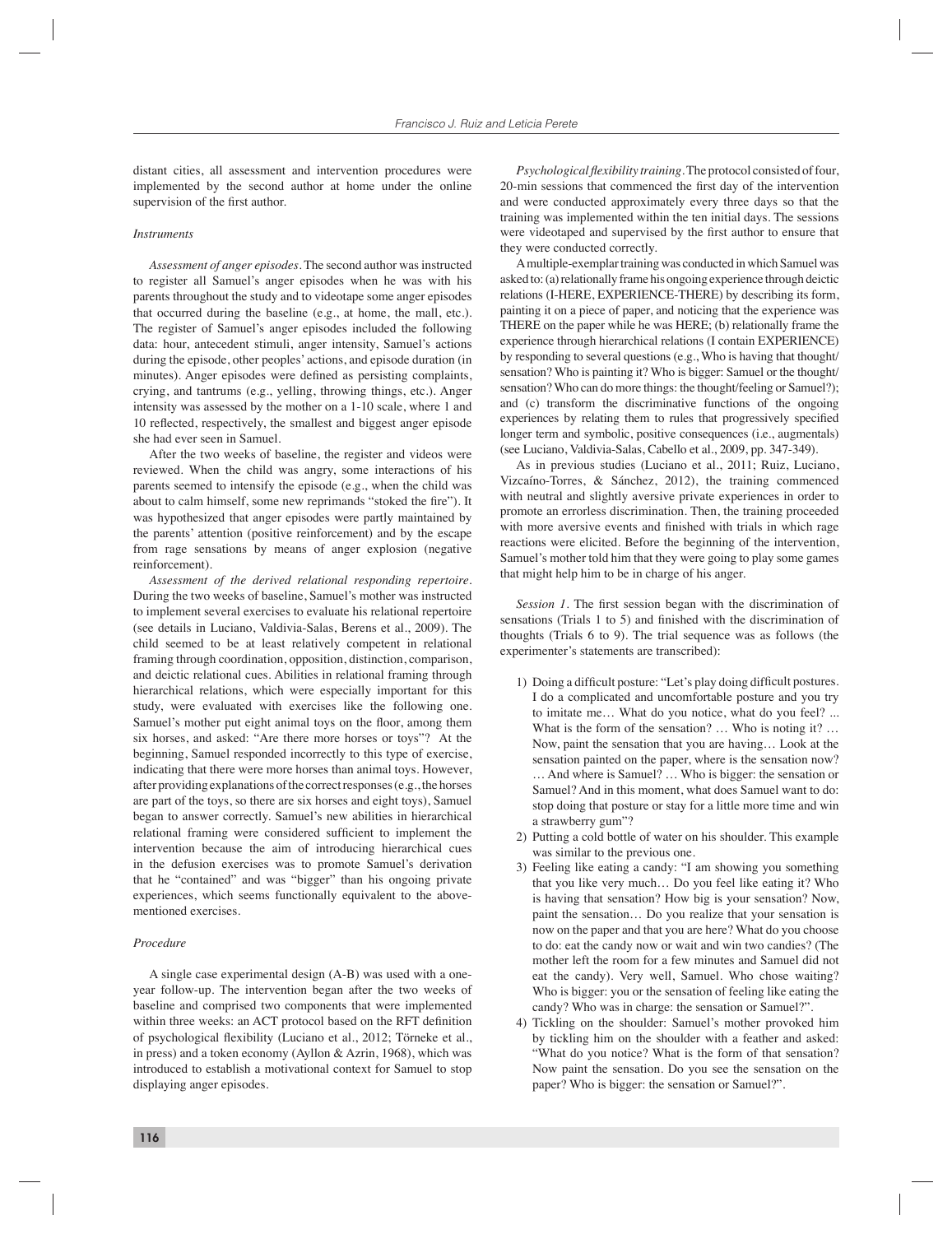- 5) Feeling like drinking a beverage. This example was similar to the third one.
- 6) Thinking about playing soccer with Dad: "Do you remember playing soccer with Dad? … Paint that memory on the paper… Who is bigger, who can do more things: the memory or Samuel?".
- 7) Samuel's best friend's birthday: "Do you remember Marco's birthday? … Paint it… Where is that memory now? And where are you? Who is bigger: the memory or Samuel?".
- 8) Arriving at the finish line with Dad in a race. It was similar to the previous two examples.
- 9) Mom reads a story before he goes to sleep (similar to the previous examples).

*Session 2.* The second session was similar to the first one but involving the following new exemplars:

- 1) Feeling like jumping.
- 2) Feeling like playing hide-and-seek.
- 3) Going to have dinner at the burger bar.
- 4) Feeling like cooking with Dad.
- 5) Feeling like eating a chocolate.
- 6) Remembering going to the three king's parade.
- 7) Thinking about sleeping at Uncle David's home.
- 8) Thinking about spending the weekend in a farmhouse.
- 9) Thinking about going to the beach on holidays.
- 10) Thinking about catching spiders with Mom.

*Session 3.* In this session, elements that usually provoked anger episodes were introduced. The mother told Samuel the following rationale: "I propose something for you: we are going to play some games and sometimes, I will bother you in some way so you will feel rage. You have two options then: you can choose to get angry at me or you can paint the rage in your mind and not get angry. If you don't get angry, you will show the anger that you are the boss and that you are in charge of it." The following trials were conducted:

- 1) Samuel began playing videogames and when he was absorbed with them, he was asked to stop and switch off the videogame.
- 2) Samuel began making a construction with toy blocks and when he was about to finish it, he was asked to stop and put the toys back in their box.
- 3) Eating a chocolate bread roll: "I know you like chocolate bread rolls a lot. Do you want to eat one right now? … Do you feel like eating one? ... Who is having that sensation? … Paint that sensation on the paper. See now the sensation there on the paper and that you are here… Who can do more things: you or the sensations?… Now you can choose to take a bite of the chocolate bread roll or wait till the end and eat all of it. What do you choose? (Samuel chose to wait) Who was stronger: the 'feeling like' sensation or you?".
- 4) Writing words on notebook. Samuel was asked to write some words on a notebook but his mother erased the letters that were not perfectly written.

Samuel reacted very well to these exercises. At some moments, he almost exploded but he managed to keep calm. At the end of the session, Samuel said, "I only got angry a little bit, but not like

before when I would cry and yell. I just thought how I have to do the letters (in reference to the fourth exercise)."

*Session 4.* This session was similar to the last one but included more aversive elements than on previous occasions, which bothered Samuel very much. The following trials were conducted:

- 1) Playing videogames: Samuel was allowed to play a videogame of racing cars that he liked very much, but sometimes, especially when he was winning the race, his mother covered the screen with her hands for a few seconds.
- 2) Feeling like eating a chocolate bar. This trial was similar to the third one of Session 3.
- 3) Writing his name and date in the notebook. Samuel was asked to write his name, the date, and several other words in the notebook to show his Dad. His mother corrected some of the letters, and after some corrections, she finally tore the page out of the notebook and tore it up.

Samuel also reacted very well to the exercises of this session. He was about to get angry during the third exercise, but he managed to not react so he could tell his grandmother how strong he was.

*Token economy.* Token economy served to help Samuel to derive rules specifying the consequences for not behaving fused with rage after framing it through deictic and hierarchical relations (i.e., "If I don't get angry, I will win a token).

According to the data gathered in the assessment, the parents were instructed to avoid paying attention to Samuel's anger episodes and to wait until he calmed down to provide social reinforcement for this (e.g., "Well done, you managed to calm yourself"). The parents informed Samuel that he could obtain tokens if he managed not to get angry for some time intervals. A panel was hung in the kitchen on which Samuel could stick his tokens and see his progress. Those tokens could be exchanged for several reinforcers.

During the first week, a token was given to Samuel if he did not get angry in the following situations: (a) when awakening; (b) dressing, having breakfast and going to school; (c) having lunch; (d) tidying his bedroom; and (e) having a shower and putting on his pajamas. Every token could be exchanged for the following reinforcers: his mother would read him two stories instead of one at night, he could choose his dinner and his dessert, and he could watch a chapter of a TV show that he liked.

The token economy was faded during the following weeks. In the second week, Samuel could obtain two tokens per day: one for not getting angry in the morning and another one for not getting angry during the afternoon. At the end of the day, he could exchange the tokens for the dessert he desired and watching the TV show he liked. Lastly, during the third week, Samuel should not get angry the whole day in order to obtain a token. At the end of the week, he could exchange the token for the following reinforcers: 1 token – two stories instead of one; 2 tokens – two stories and choosing his dessert; 3 tokens – going to his favorite park; 4 tokens – having a bath with his chosen toys; 5 tokens – doing a children's theatre with marionettes; 6 tokens  $-$  playing with the mattress on the floor; and  $7$  tokens  $$ choosing between going to the zoo, the theme park, or the river on the countryside.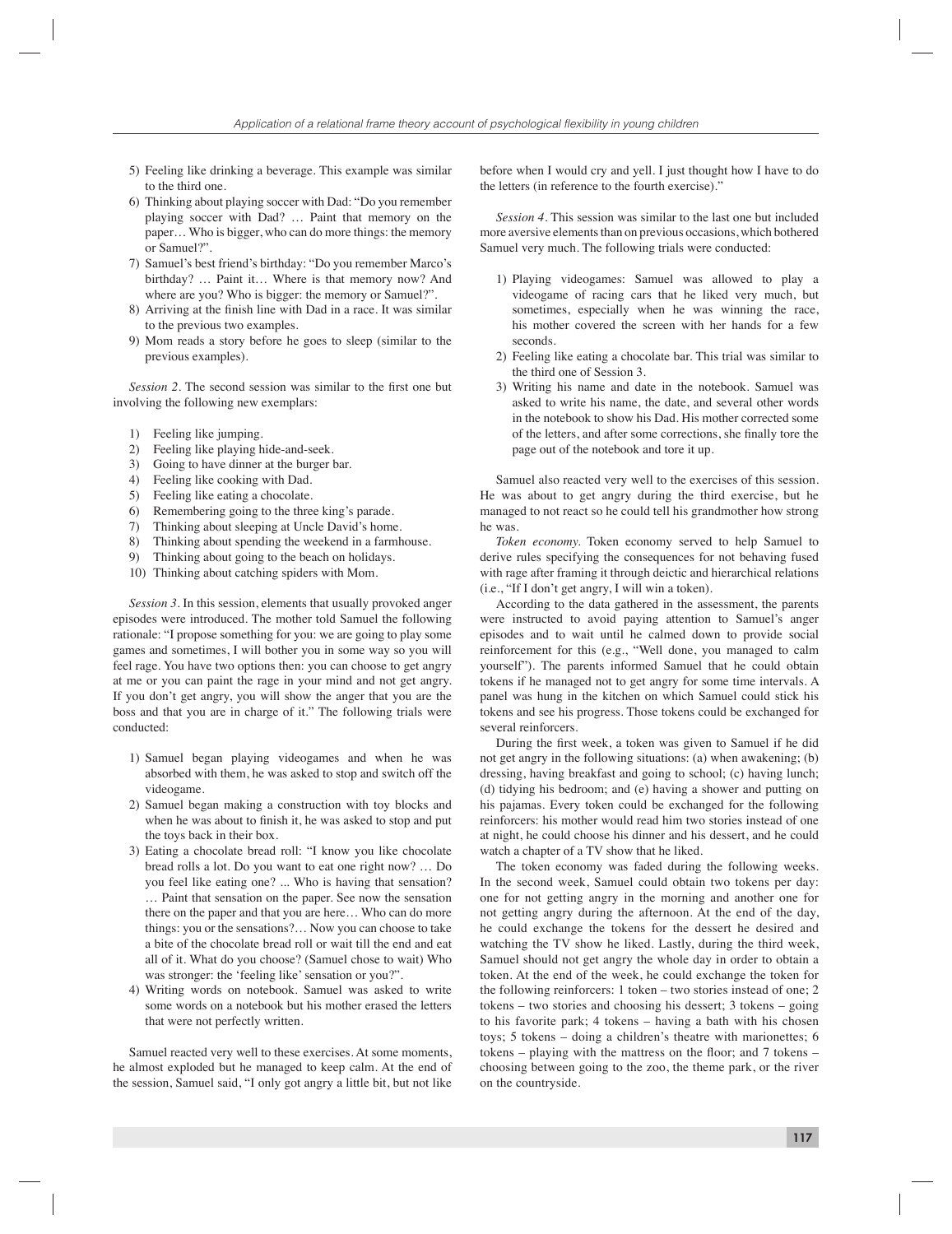# *Data analysis*

The nonparametric *Tau-U* statistic (Parker, Vannest, & Davies, 2011) was used to explore the presence of significant undesirable trends in the baseline phase and to quantify the effect of the intervention. Tau-U is a non-overlap effect size that does not require meeting the assumptions of parametric methods (e.g., normality, constant variance, etc.). It was derived from Kendall's rank correlation and the Mann-Whitney *U* between-groups test. Tau-U scores range from -1 to 1 and can be interpreted as the percentage of data that improved between two phases of a study (Parker et al., 2011). Tau-U values were calculated using the online calculator provided by Vannest, Parker, and Gonen (2011).

# Results

Figure 1 shows that, during the baseline, Samuel's anger episodes were relatively frequent (*median*= 1 per day, range 0-2), long (*median*= 10 minutes per day, range 0-30), and intense (*median*= 6.5, range 0-10). According to the *Tau-U*, no statistically significant trends during baseline were identified (duration: *Tau-U*= .209, *p*= .226; number: *Tau-U*= .229, *p*= .185; intensity: *Tau-U*= -.058, *p*= .753). However, all *Tau-U* values of the intervention effect were statistically significant (duration: *median*= 0, range 0-1, *Tau-U*= .574, *p*= .002; number: *median*= 0, range 0-8, *Tau-U*= .542, *p*= .004; intensity: *median*= 0, range 0-7, *Tau-U*= .476, *p*= .014).

During the one-year follow-up, Samuel only had one anger episode per month, on average, and they were considerably less intense than before. Samuel also stopped making annoying comments when he felt envious and angry.

#### Discussion

This article presented a case study with a 5-year-old boy who showed problematic anger episodes, according to his parents. The intervention consisted of two components. The first component was a brief ACT protocol based on the previous RFT account of psychological flexibility and was applied in four, 20-min sessions. The protocol aimed at shaping psychological flexibility by providing a multiple-exemplar training in which the child was asked to relationally frame his ongoing experiences through deictic and hierarchical relations and to transform their discriminative functions by means of relating them to rules that progressively specified longer term and symbolic, positive consequences for not acting fused with the private experiences. As in previous studies (Luciano et al., 2011; Ruiz et al., 2012), the protocol proceeded from practicing with private neutral experiences to more aversive ones in order to promote an errorless discrimination. The second component of the intervention was a token economy that was introduced to establish a motivational context that would help Samuel to derive rules that specified the consequences for not behaving fused with rage after he had framed his ongoing experience through deictic and hierarchical relations. The consequences for not acting fused with rage were subsequently of longer term and more symbolic (e.g., telling his grandmother that he was in charge of the rage, behaving like a big boy, etc.). The intervention seemed to be highly effective in reducing Samuel's anger episodes and suppressing his annoying comments under the control of envy.



*Figure 1. Number of anger episodes, intensity, and total duration during the baseline and the intervention*